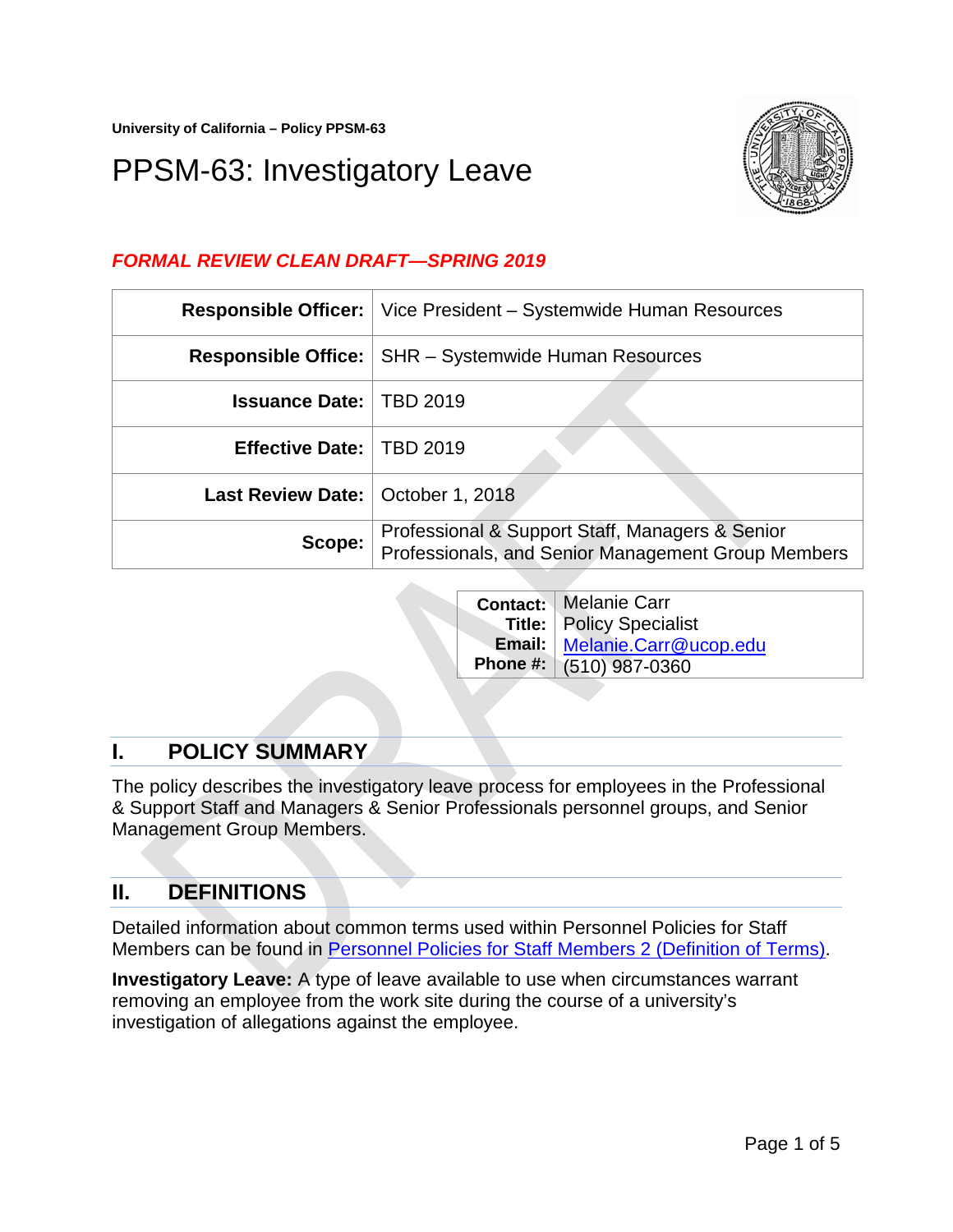## **III. POLICY TEXT**

#### *A. General*

Investigatory leave is a type of leave available to use when circumstances warrant removing an employee from the work site during the course of the University's investigation of allegations against the employee. An employee may be placed on an investigatory leave, with or without notice. Investigatory leave is not a type of corrective action. Rather, it is a means of maintaining the status quo until the investigation and any related actions have concluded. For additional information on corrective action, refer to Personnel Policies for Staff Members (PPSM) 62 [\(Corrective Action\).](https://policy.ucop.edu/doc/4010411/PPSM-62)

Prior to placing an employee on an investigatory leave, management must consult with the local Human Resources office.

While on investigatory leave, the employee must be available to cooperate with the University's investigation.

The types of alleged conduct that may warrant placing an employee on investigatory leave include but are not limited to:

- dishonesty;
- theft, or misappropriation of University property;
- insubordination;
- unethical behavior:
- violation of federal or state law;
- exploitation, intimidation, discrimination, or harassment;
- acts endangering employees, students, visitors, or other University constituents;
- sexual violence, sexual harassment, or other prohibited behavior; or
- any other conduct that warrants removing the employee from the work site to conduct a University investigation.

For situations involving allegations of sexual violence and/or sexual harassment, please see the policy on [Sexual Violence and Sexual Harassment](https://policy.ucop.edu/doc/4000385/SVSH) and the [Investigation and](http://sexualviolence.universityofcalifornia.edu/files/documents/Staff-NFAP-SVSH-Investigation-and-Adjudication-Framework-and-Flowcharts.062917.pdf)  [Adjudication Framework for Staff and Non-Faculty Academic Personnel.](http://sexualviolence.universityofcalifornia.edu/files/documents/Staff-NFAP-SVSH-Investigation-and-Adjudication-Framework-and-Flowcharts.062917.pdf)

For situations involving allegations of discrimination and harassment, please see the policy on [Discrimination, Harassment, and Affirmative Action in the Workplace.](https://policy.ucop.edu/doc/4000376/DiscHarassAffirmAction)

#### *B. Written Notice*

An employee placed on an investigatory leave must be notified in writing no later than three working days after commencement of the leave. The written notice must include the reason(s) for the leave and the expected duration of the leave. It should also direct the employee to remain available to speak with and provide information to the University investigator upon request. Such leaves may be extended by written notice to the employee.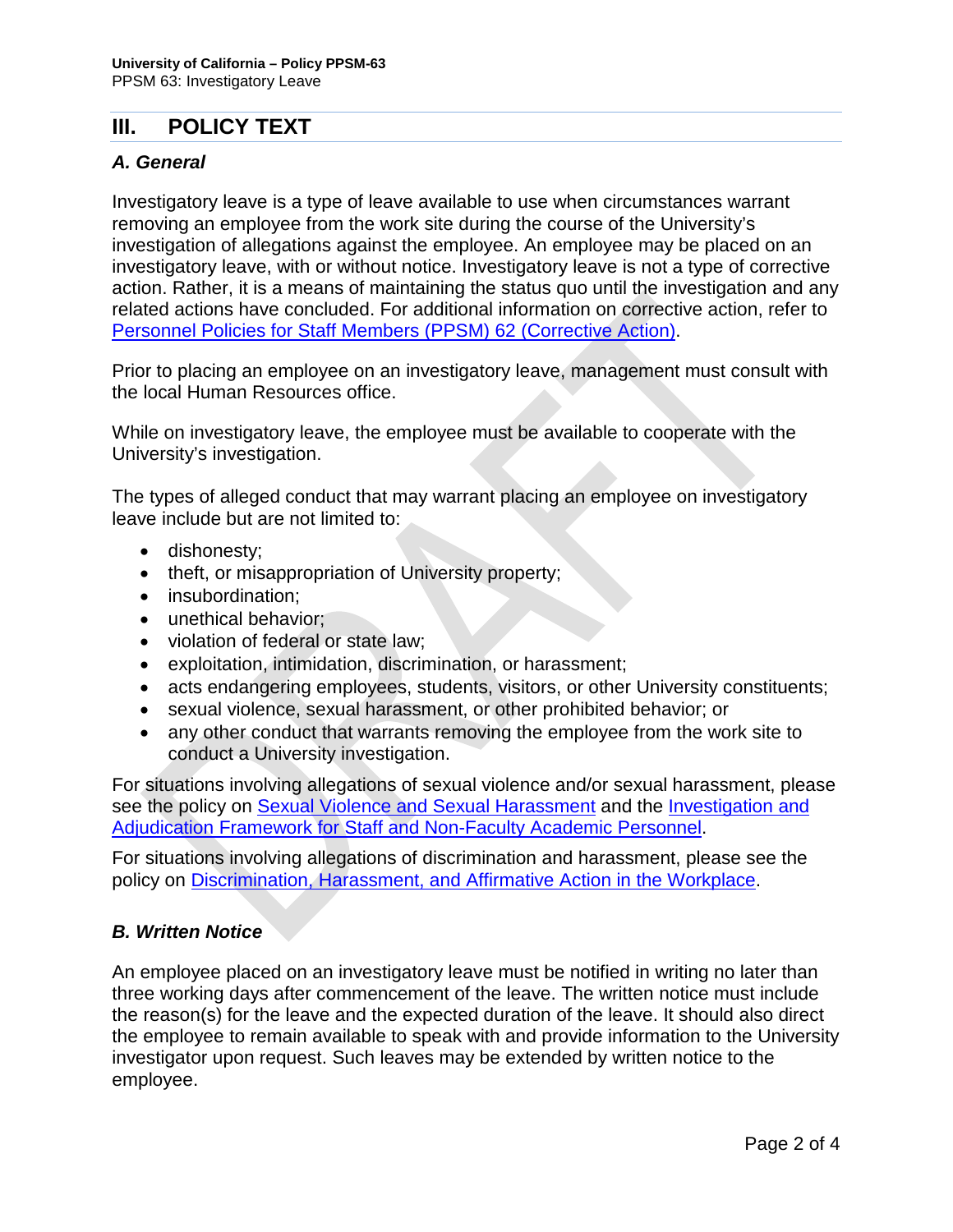Upon conclusion of the University's investigation, the employee must be notified in writing of the outcome of the investigation and whether the investigation's findings will result in continued employment, corrective action, or termination of employment. Refer to PPSM [62 \(Corrective Action\)](https://policy.ucop.edu/doc/4010411/PPSM-62) and [PPSM 64 \(Termination and Job Abandonment\)](https://policy.ucop.edu/doc/4010413/) for additional information.

# **IV. COMPLIANCE / RESPONSIBILITIES**

#### *A. Implementation of the Policy*

The Vice President–Systemwide Human Resources is the Responsible Officer for this policy and has the authority to implement the policy. The Responsible Officer may develop procedures or other supplementary information to support the implementation of this policy. Such supporting documentation does not require the approval of the President.

The Chancellor is authorized to establish and is responsible for local procedures necessary to implement the policy.

In accordance with PPSM [1 \(General Provisions\),](http://policy.ucop.edu/doc/4010388) the authorities and responsibilities delegated to the Chancellor in this policy are also delegated to the Executive Vice President–Chief Operating Officer, Vice President–Agriculture and Natural Resources, Principal Officers of the Regents, and the Lawrence Berkeley National Laboratory Director. Also in accordance with [PPSM 1,](http://policy.ucop.edu/doc/4010388) the authorities granted in this policy may be redelegated except as otherwise indicated.

#### *B. Revisions to the Policy*

The President is the Policy Approver and has the authority to approve policy revisions upon recommendation by the Vice President–Systemwide Human Resources.

The Vice President–Systemwide Human Resources has the authority to initiate revisions to the policy, consistent with approval authorities and applicable *Bylaws* and *Standing Orders* of the Regents.

The Executive Vice President–Chief Operating Officer has the authority to ensure that policies are regularly reviewed, updated, and consistent with other governance policies.

#### *C. Approval of Actions*

Actions within this policy must be approved in accordance with local procedures. Chancellors and the Vice President–Systemwide Human Resources are authorized to determine responsibilities and authorities at secondary administrative levels in order to establish local procedures necessary to implement this policy.

All actions applicable to PPSM-covered staff employees who are not Senior Management Group members that exceed this policy, or that are not expressly provided for under any policy, must be approved by the Vice President–Systemwide Human Resources.

#### *D. Compliance with the Policy*

The following roles are designated at each location to implement compliance monitoring responsibility for this policy: